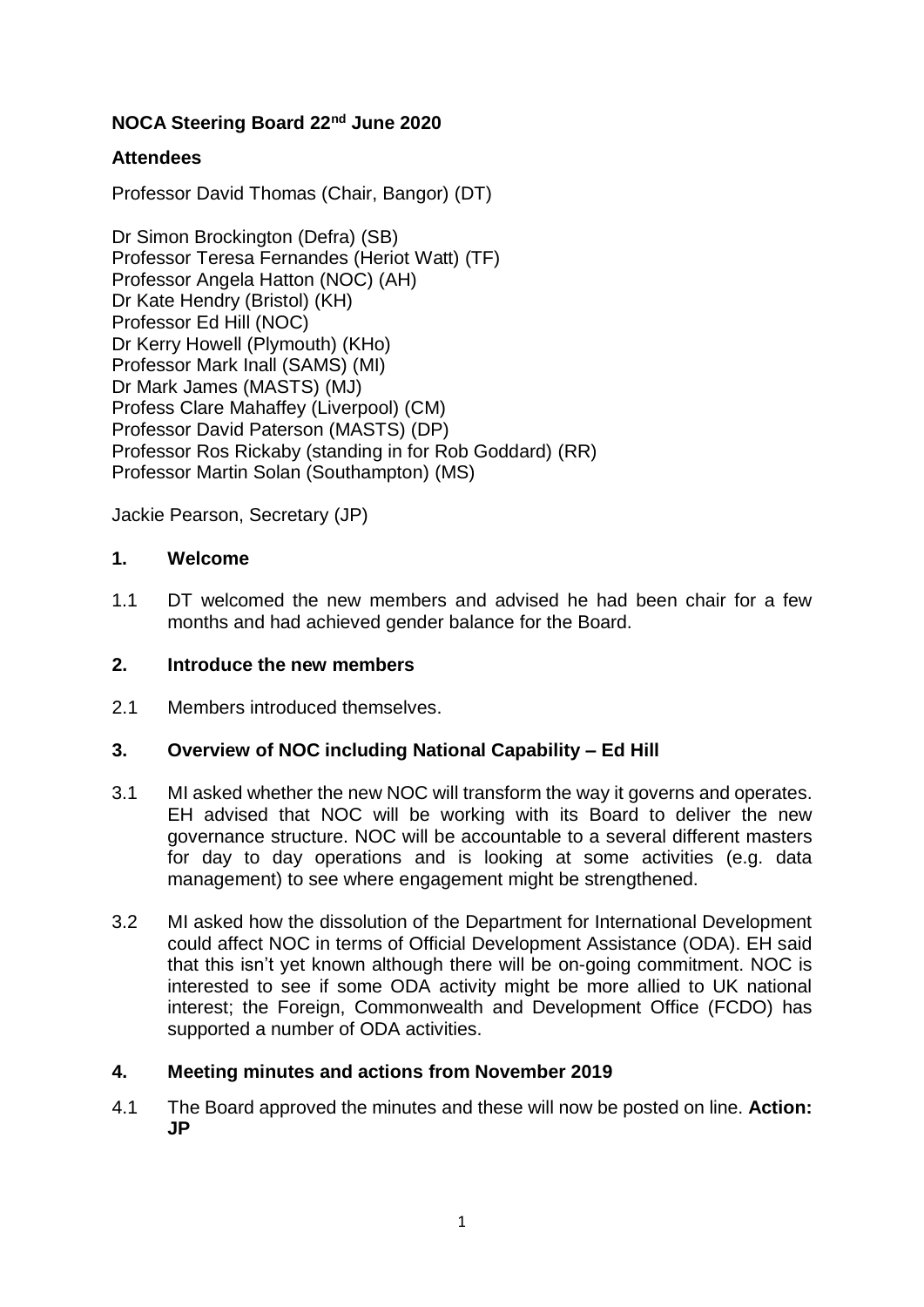# **5. Looking forward to post-COVID 19, implications for marine science.**

- 5.1 EH started this discussion. We have all reacted to the crisis and learnt from it. In terms of customers and funders of marine science – will we see major shifts in priorities? Or will marine science slip down the agenda? Attention may be directed to other areas now to help economic recovery. We have a Comprehensive Spending Review at the end of the year. What will that mean in terms of funding prioritisation? There should be a position piece to show that marine will be important in terms of enabling economic recovery. **Action WHO?**
- 5.2 Whereas formerly, scientists would fly around the globe to conferences, this no longer appropriate. Business has been conducted in new ways, however, what will the situation be like in the future? Will things ever return to normal? There are people issues in terms of how they have had to adapt e.g. engaging with colleagues remotely. There are issues on gender and diversity and the impacts are varied and won't be fully known yet.
- 5.3 In September, [Version 2.0 of the Ocean Decade \('Decade'\)](https://www.oceandecade.org/resource/108/Version-20-of-the-Ocean-Decade-Implementation-Plan-#:~:text=-Version%202.0%20of%20the%20Implementation%20Plan%20incorporates%20significant,Ocean%20Professionals%20that%20was%20established%20in%20late%202019.) Implementation [Plan](https://www.oceandecade.org/resource/108/Version-20-of-the-Ocean-Decade-Implementation-Plan-#:~:text=-Version%202.0%20of%20the%20Implementation%20Plan%20incorporates%20significant,Ocean%20Professionals%20that%20was%20established%20in%20late%202019.) will be submitted to the 75th session of United Nations General Assembly for ratification. The rules of the UN are based on face to face meetings so this has been a new challenge. The UK has identified the [International Working](https://projects.noc.ac.uk/iwg/)  [Group](https://projects.noc.ac.uk/iwg/) of the Marine Science Coordination Committee (MSCC) as the UK National Committee for the Decade and it will be chaired by the FCDO. The Royal Society (RS) is taking an interest and was about to have a town meeting. At the next plenary of the MSCC, we need to discuss how to get the community together around the Decade's agenda. It will be necessary to generate fundable programmes through UKRI to contribute to the Decade and this would be discussed at the RS meeting. RR asked if the RS meeting would be conducted remotely? AH responded she is involved in helping to organise this and said it would re-organised, hopefully by September, and probably will be conducted virtually.
- 5.4 KH noted that one of the issues re: post COVID concerns Early Career Researchers (ECRs) and asked if it would it be possible to achieve community engagement in the Decade through ECR activities? If there are funding opportunities, it would be good if these could involve ECR activities. DT thanked KH for the suggestion. MJ noted that at a meeting of the European Marine Board, the German Marine Research Consortium (KDM) had indicated they are preparing a launch event on the Decade that would have a focus around ECRs.
- 5.5 We can't just focus on the Decade being funding via Research Councils. There are other opportunities to explore and we should look beyond public funding. There is uncertainty about the mechanism for badging projects under the Decade - we need to recognise relevant projects and find ways to badge them. KH advised she has been involved in developing Decade projects for the last two years and in terms of 'badging', there is going to be a process announced shortly. There is a pro-forma to complete and submit and this will happen before December. The IOC is seeking a tranche of projects.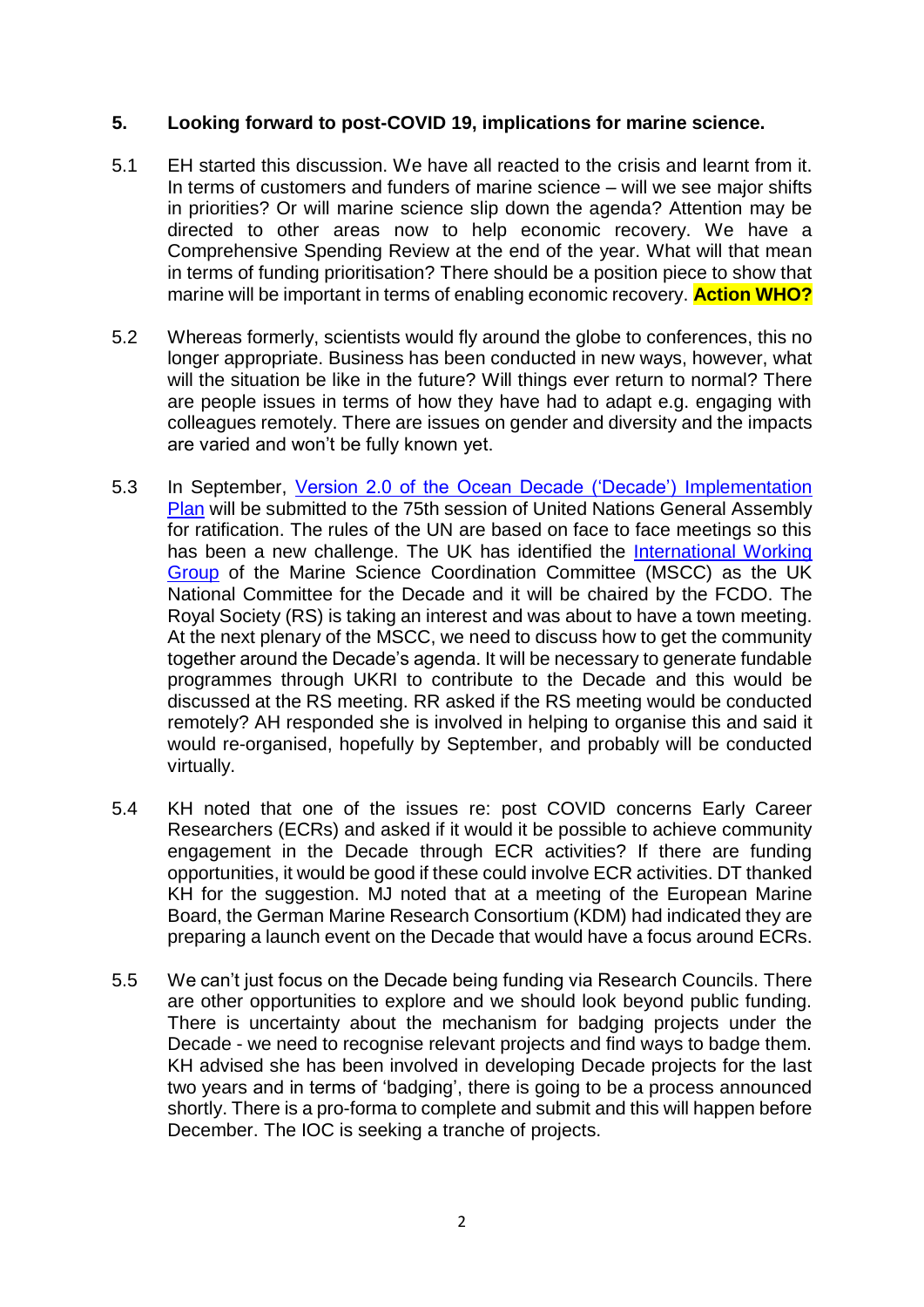## **5.6 Points raised about the Decade:**

- what is the benefit for organisations to be involved?
- an ECR may ask, '*what's in it for me*?'
- should the NOCA link up with corporate businesses?

MJ commented that we are addressing Sustainable Development Goals so the issue is not about what is in it for us. MI agreed and noted that the Climate Change of the Parties (COP) 26 is a casualty of COVID. The global climate emergency will come back up the agenda and public interest will re-emerge. We need to think about COP26. The IPY is a good example of a 'Decade' programme.

- 5.7 MS felt that many of the discussions about the Decade have missed the point of the call. There seems to be a lack of understanding about the Decade in the community. We need to think about what we are going to do in the next decade. AH said that 2021 will be the start of the Decade, also COP26 and the G7 presidency. The agenda is still on the table and this is our opportunity to make something of it. As a group we can promote the Ocean. The FCDO and BEIS are thinking about this. This is a great opportunity and we need to make sure people know how important this is.
- 5.8 MI suggested that the NOCA Board pull the various concepts together about what might be done, as a proposition for the community. DT agreed that this is a good idea **Action (who?)**
- 5.9 KHo said that whatever the UK does under the Decade, it must be inclusive of the community. There are already people very engaged; whatever is being funded nationally, we need to ensure the community's views are represented.
- 5.9.1 DT said that the effects of COVID on careers is something to be discussed. We need to gain a wider view. Careers have been tangibly affected. e.g. failed PhDs, problems with submitting grant applications. MS – people have been affected in different ways e.g. caring for others at home. What about postdoctoral research assistants (PDRA) who have been close to finishing their term? Help that comes may be too late for some – we have already lost staff.
- 5.9.2 DP is it necessary to understand what's happening at the different stages? Some students have failed because they can't get into their chosen field. This has been happening at undergraduate level where students haven't been able to do field work and this has led to some giving up.
- 5.9.3 MS there is also the hidden impact of when we return in, potentially, in September. It will be hard to catch up. Some people have been delaying field work but later this year, in the autumn, won't be the right time. This doesn't seem to be something that people are aware of, however, DT reassured the group that had been noted at the last NERC Science Committee meeting.
- 5.9.4 EH UKRI has been working on getting grant extensions, particularly where they have involved PDRAs. This activity has to go to BEIS and the Treasury.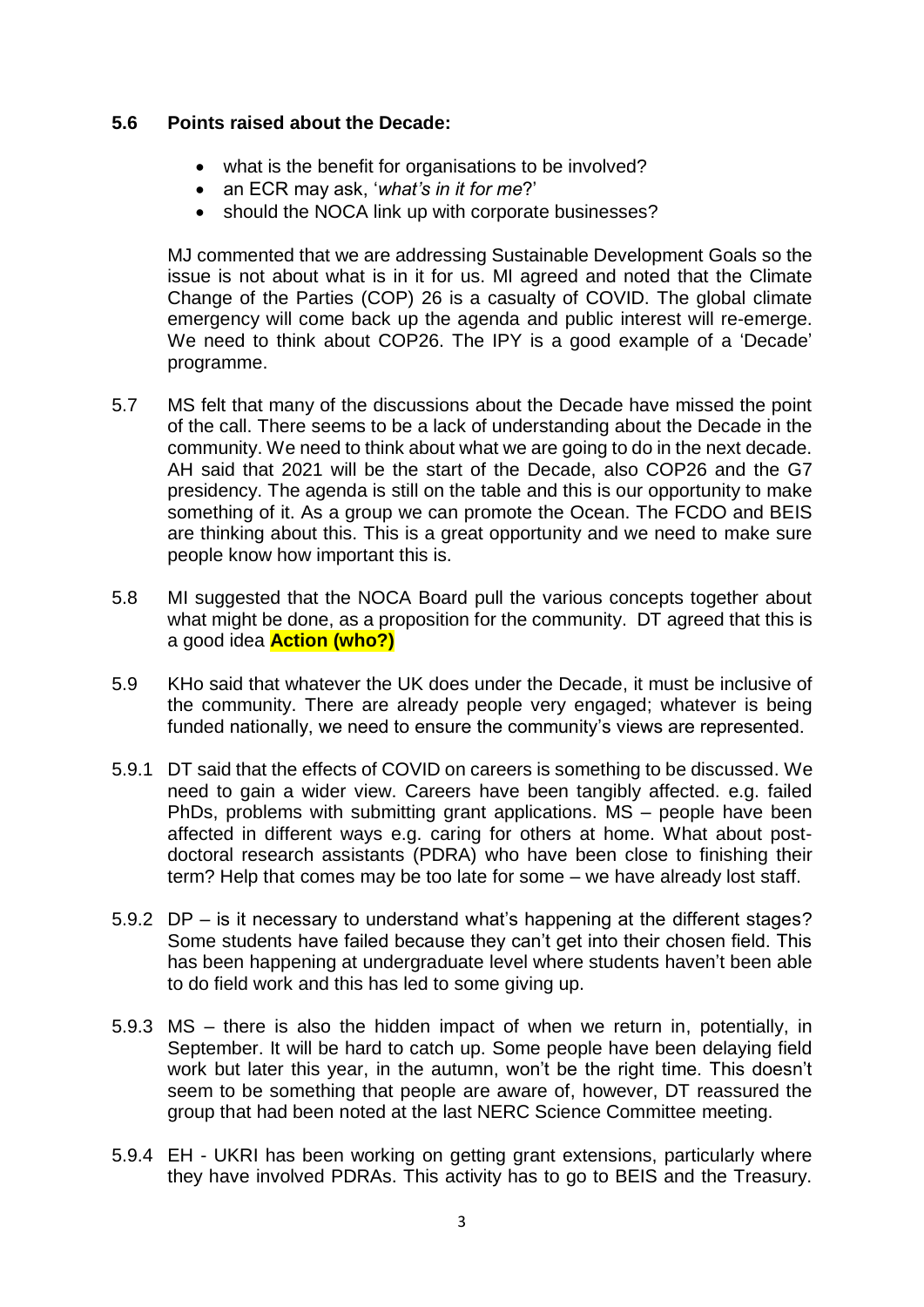The Research Councils are aware but it is challenging getting the funding issue resolved.

- 5.9.5 CM it would be useful to map out the impact of the lack of field work and the lack of access to laboratories, from undergraduates to post-graduate researchers, for this calendar year, if possible. We have missed an entire season of fieldwork. Many student projects will now be delayed. Next year will be compromised too.
- 5.9.6 EH talked about the expeditions programme which has been suspended and needs to be re-planned. We met with the CPEB and there is a series of options for restarting the programme. This will start conservatively. In the future, we will be seeing minimal science parties – there is a programme to recover the programme in a gentle way. We can't risk beginning the virus onto a ship. Both ships need refit anyway in Amsterdam. This is a logistical headache at the moment. There are good signs that we will start to recover the programme from October. KH suggested starting science at sea with skeleton crews. We need to be mindful as to who is being cut out when science cruises are being cut.
- 5.9.7 MI should we do a piece of work on this or has it been done? Re: losing field work? We need to put a positive on this too. DT said there are many in the community who are finding it difficult, for example, in terms of caring for relatives. There seems to be cases of male colleagues being able to submit large grants but female colleagues seem to be disadvantaged.
- 5.9.9 AH was supportive of the concept of considering ECRs with respect to the Decade and agreed that COVID is having a disproportional effect on groups and there are potential equality issues to consider. DT closed this section by agreeing that we need to find a way of taking these issues forward. We need to make some practical decisions now.

## **6. Marine Science Coordination Committee (MSCC) update**

- 6.1 SB spoke about the recent World Ocean Day. There has been continued commitment to the [Global Ocean Alliance](https://www.gov.uk/government/news/global-ocean-alliance-30-countries-are-now-calling-for-greater-ocean-protection) which is championing an international commitment for a minimum 30% of the global ocean to be protected through Marine Protected Areas by 2030 and we will continue to push this target through the UN Convention on Biodiversity in 2021.
- 6.2 The [Benyon review](https://www.gov.uk/government/publications/highly-protected-marine-areas-hpmas-review-2019/benyon-review-into-highly-protected-marine-areas-final-report-executive-summary) into Highly Protected Marine Areas has been completed. Defra will look at making protecting areas from hazards such as fisheries and dredging, for example.
- 6.3 Abigail Marshall, is the new Executive Secretary to the MSCC and settling in extremely well, breathing new life into the Secretariat. Formerly the role was about minutes but we are encouraging Abi to help moving the agenda forward. Currently, she is looking at an inter-ministerial group. Other activities include the Communications Group which has started and is dedicating itself to marine literacy and the Research Vessels Working Group.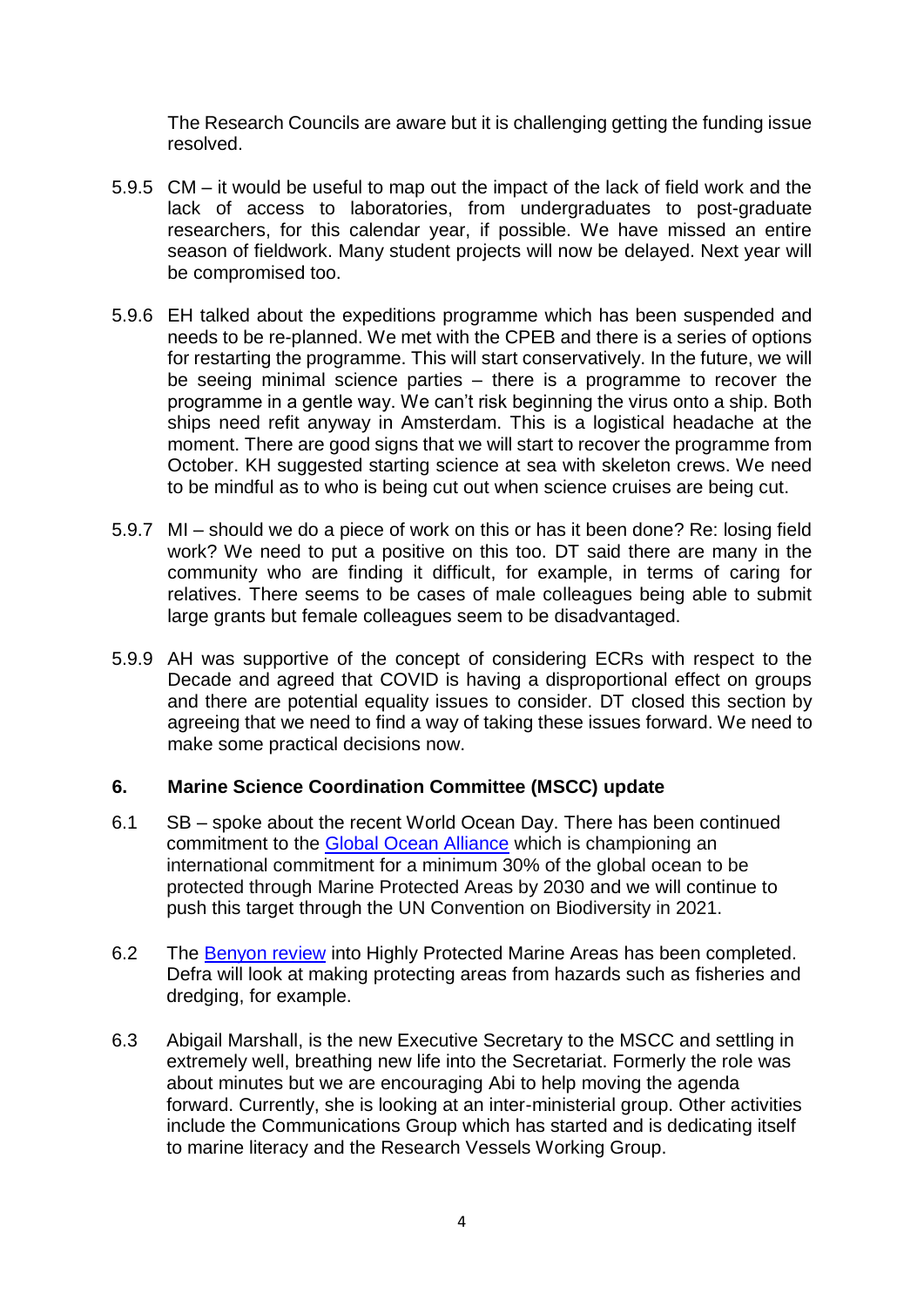- 6.4 The [UN Decade of the Ocean](https://en.unesco.org/ocean-decade) is facilitated through UNESCO. The Royal Society is going to facilitate a workshop and this will involve the MSCC. DT asked about the progress of the coordination of Decade activities. SB explained there is now an [International Working Group](https://projects.noc.ac.uk/iwg/) which is the best place for that coordination task.
- 6.5 TF in terms of Highly Protected Marine Areas, what discussion might be taking place in terms of Scotland? SB advised that as conservation policy is being devolved, this needs to be addressed by that particular government – Prof Colin Moffatt should pick this up.
- 6.5 MI referred to the Isle of Man (IoM) and the waters of the Irish Sea and areas of zero fishing – does this group have any connection with the Isle of Man and their areas in the Irish Sea? SB said that conservation policy is devolved there and these areas are self-governing. There is the IoM scallop closure zones which is allowing biomass to build up on the sea floor. There are other examples of ecosystem recoveries where exclusion zones have operated. Government now needs to reply to the Benyon review, hopefully within the next six months.

# **7. The 10th Annual Meeting of the NOC Association – date, format, topics and speakers.**

- 7.1 We should schedule the next meeting in April or May 2021. Perhaps a mixed, blended type of forum, maybe something in London or Southampton. Or have a well thought out virtual meeting? AH suggesting establishing a couple of small working groups to talk about issues. e.g. the effect of COVID on Early Career Researchers (ECRs) and the Decade of the Ocean. We could share outputs, but on a smaller, virtual scale.
- 7.2 EH advised that the NOCA usually operates in spring time; there are two steering board meetings per year. We would be thinking of Spring 2021 – and decide topics now.
- 7.3 Should we do what we've always done or should we think about it differently now, either virtual or partially virtual? Perhaps something intermediate, smaller scale that is focussed around the two issues identified. A virtual meeting would mean that we could open up the event across more of the community. IA suggested a virtual meeting but before Christmas but MS said people will all be busy in the autumn. There are benefits of a virtual meeting as this could bring in more delegates and would also be at zero cost. Topics could include COP, G7, post-Covid-19 challenges as an interim and then have an AGM next year. We could have two working groups that would report to the plenary. Small working groups could come up with ideas that go then go to, for example the Challenger Society and the NOC association. AH said that in terms of a workshop, ECRs may have time to do this which may also help their career. DT – agreed to two working groups, two themes. This is something new for the Association. We now need to identify two people to lead. DT asked the group to think about this and email Jackie and David Thomas within a week.